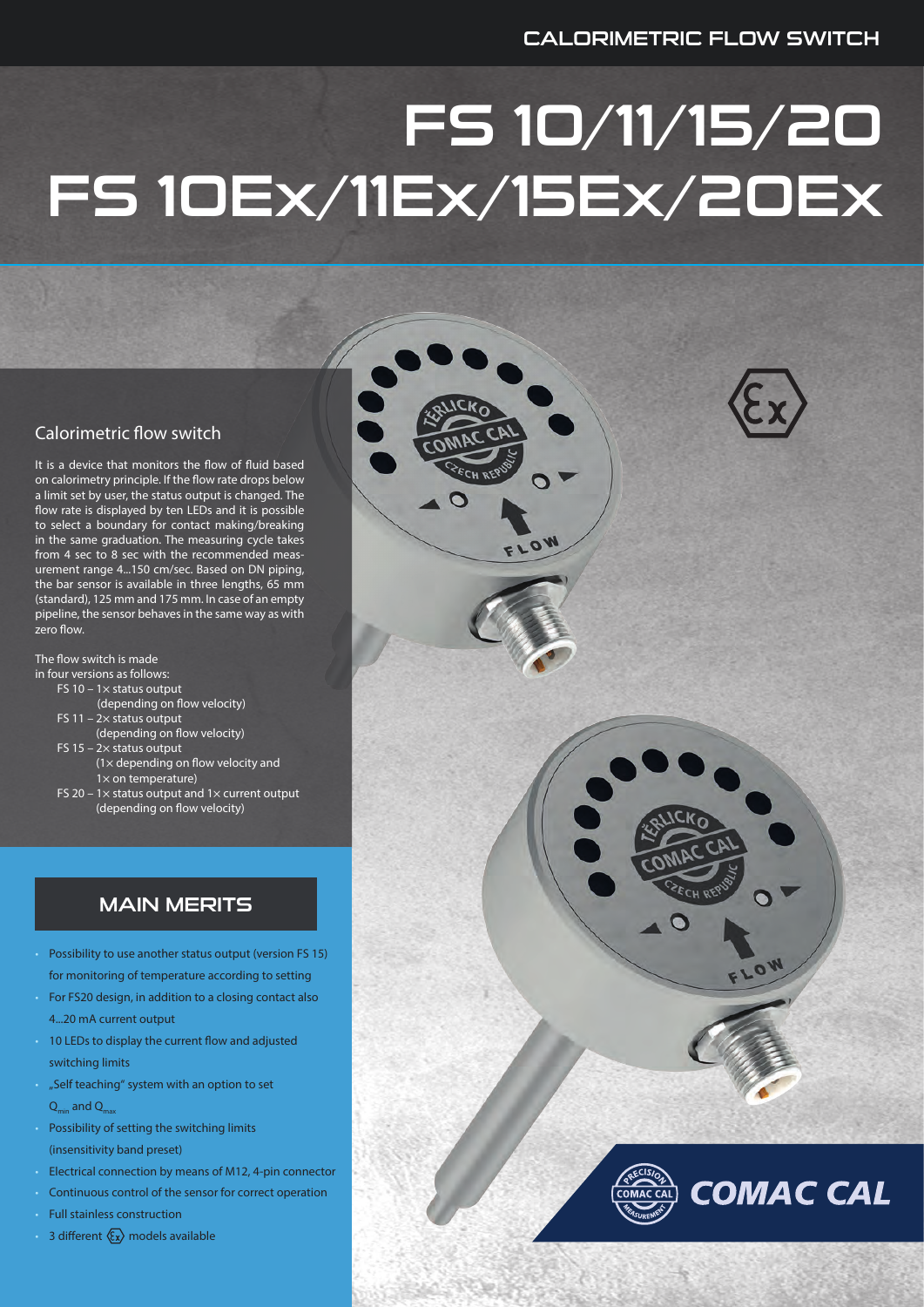## TECHNICAL DATA

| Power supply                   | 24 V $\pm$ 10 % DC with polarity reversal protection (other upon request)                        |
|--------------------------------|--------------------------------------------------------------------------------------------------|
| Input power                    | 1.5/4 VA                                                                                         |
| Electrical connection          | $M12 \times 1$ , 4 pin connector                                                                 |
| Process connection             | according to DIN2353, with the M16 $\times$ 1.5 union nut through the 24°                        |
|                                | ring into the direct socket with pipe thread (G1/2"; G1/4"; M14 $\times$ 1.5; NPT1/4")           |
| Sensor design installed        | compact, separated                                                                               |
| Display                        | 10x three-colour LED (flow velocity)                                                             |
|                                | $1 \times$ LED (temperature – for FS 15 only)                                                    |
| Output types                   | relay (for FS 10 only), PNP, NPN, 420 mA (for FS 20 only)                                        |
| Contact rating                 | 130 mA/60 V/500 mW                                                                               |
| Response time*                 | 16 sec                                                                                           |
| Velocity flow range            | 4.400 cm/sec                                                                                     |
| Accuracy                       | $±2.1±8$ cm/sec                                                                                  |
| Hysteresis                     | $28$ cm/sec                                                                                      |
| Control                        | $2\times$ flush-type push button                                                                 |
| Media temperature              | $0+80 °C$                                                                                        |
| Ambient temperature            | $-10+55$ °C                                                                                      |
| Material in contact with media | stainless steel 1.4404                                                                           |
| Maximum pressure               | 63 bar                                                                                           |
| Degree of protection           | IP67                                                                                             |
| Ambient humidity               | max. 90 %                                                                                        |
| Size (HxWxD)                   | 91x74x60 mm (in case of longer version of bar sensor, the overall height will<br>also increased) |
| Weight                         | 290q                                                                                             |
| Status contact                 | SSR, passive, potential-free, max. 350 V                                                         |
|                                | AC/DC, 150 mA, 400 mW                                                                            |

*\* for water (25 °C)*

## METER STATES DISPLAYED





*the flow above the monitor range*



*the flow velocity is within the adjusted monitor range*

#### 4–20 mA CURRENT OUTPUT (FS 20 ONLY)

The meter is shipped by the manufacturer with the 4–20 mA output set in such a manner that the zero velocity flow of the media corresponds to the output of 4 mA whereas the velocity of 4 m/sec corresponds to 20 mA. The dependence of current on velocity is not linear.



#### LED INDICATION

The flow switch point on LED scale can be implemented using two colours (red LED or amber LED), indicating at the same time which contact is normally closed or normally, open.

In case of FS15, the temperature switch point is indicated by the LED located between the control push buttons. If the temperature of media is above/ below the set-point, the LED is red, indicating that PIN2 is open at the same time (the sensor supplied as standard is configured open at a temperature above the set limit with the LED turned ON). If the logic of the normally open/normally closed point is changed by the user, the logic of both outputs is changed at the same time (applicable to FS 11 and FS15 versions).

| <b>Display</b>  | <b>LED</b>       | Flow velocity in % of<br>set Q <sub>max</sub> |
|-----------------|------------------|-----------------------------------------------|
| <b>Flashing</b> | LED <sub>1</sub> | below 2 %                                     |
| Luminous        | LED <sub>1</sub> | $2 - 5%$                                      |
| Luminous        | LED <sub>2</sub> | $5 - 10%$                                     |
| Luminous        | LED <sub>3</sub> | $10 - 15%$                                    |
| Luminous        | LED4             | $15 - 20%$                                    |
| Luminous        | LED <sub>5</sub> | $20 - 25%$                                    |
| Luminous LED 6  |                  | $25 - 35%$                                    |
| Luminous        | LED <sub>7</sub> | $35 - 47.5%$                                  |
| Luminous        | LED <sub>8</sub> | $47.5 - 62.5%$                                |
| Luminous        | LED <sub>9</sub> | $62.5 - 80%$                                  |
| Luminous        | <b>LED 10</b>    | $80 - 100%$                                   |
| Flashing        | <b>LED 10</b>    | above 100 %                                   |
|                 |                  |                                               |

#### basic dimensions

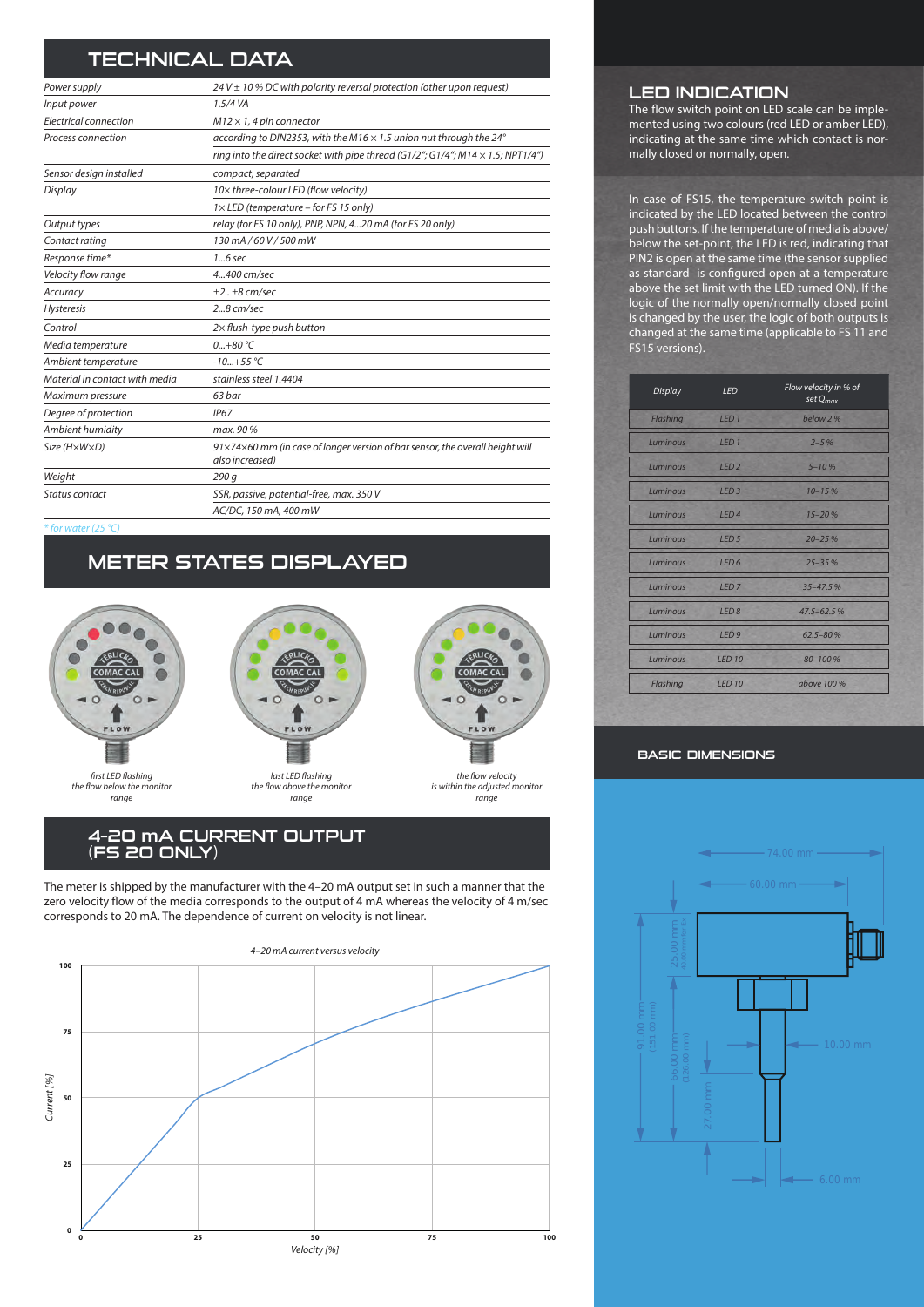## CALORIMETRIC FLOW SWITCH

# FS 10/11/15/20



In case when it is necessary to monitor the media flow in the pipe with a smaller DN than DN 25 (or the flow velocity is below the sensor range at the pipe diameter given), it is possible to use an adapter block with a corresponding flow velocity and ensure correct operation and keep the installation conditions in this way.

The adapters are designed for a short version of the **65 mm** sensor by using a direct neck with **G½"** pipe thread.

## ADAPTER BLOCK

#### INDIVIDUAL DESIGNS

FS adapter block DN20/G3/4" for 5 ... 100 l/min. (size 150×50×40 mm) FS adapter block DN15/G1/2" for 2 ... 40 l/min. (size 150×50×30 mm) FS adapter block DN10/G1/4" for 0.4 ... 20 l/min. (size 150×50×30 mm) FS adapter block DN4.5/G1/4" for 0.1 ... 5 l/min. (size 70×50×30 mm) FS adapter block DN2.7/G1/4" for 0.075 ... 2 l/min. (size 70×50×30 mm)

## WIRING CONNECTION

#### Sensor control

#### **The flow switch has two flush-type control buttons, making it possible**

- the switching point/points for flow velocity (temperature in some case)
- to change the logic of the N.O./N.C. output
- to calibrate the minimum and maximum
- flow values of the monitoring device to reset the original parameters from factory









#### $FS 10 - NPN$



#### FS 10 **RELAY**

- PIN 1 Supply voltage +24 V PIN 2 – Relay contact
- switch point PIN 3 – Supply voltage GND
- PIN 4 Relay contact
- switch point

## FS 11 / FS 15 - PNP



#### FS 11 / FS 15 - NPN



#### **FS 20 - PNP**



#### **FS 20 - NPN**



#### FS 10/FS 11/FS 15 PNP/NPN

- PIN 1 Supply voltage +24 V PIN 2 – PNP/NPN contact of the flow switch point (FS 11 only) /
	- / temp. (FS 15 only)
- PIN 3 supply voltage GND
- PIN 4 PNP/NPN contact of the flow switch point

## FS 20 PNP/NPN

- PIN 1 Supply voltage +24 V PIN  $2 - 4 - 20$  mA output
- PIN 3 Supply voltage GND
- PIN 4 PNP/NPN contact
	- switch point